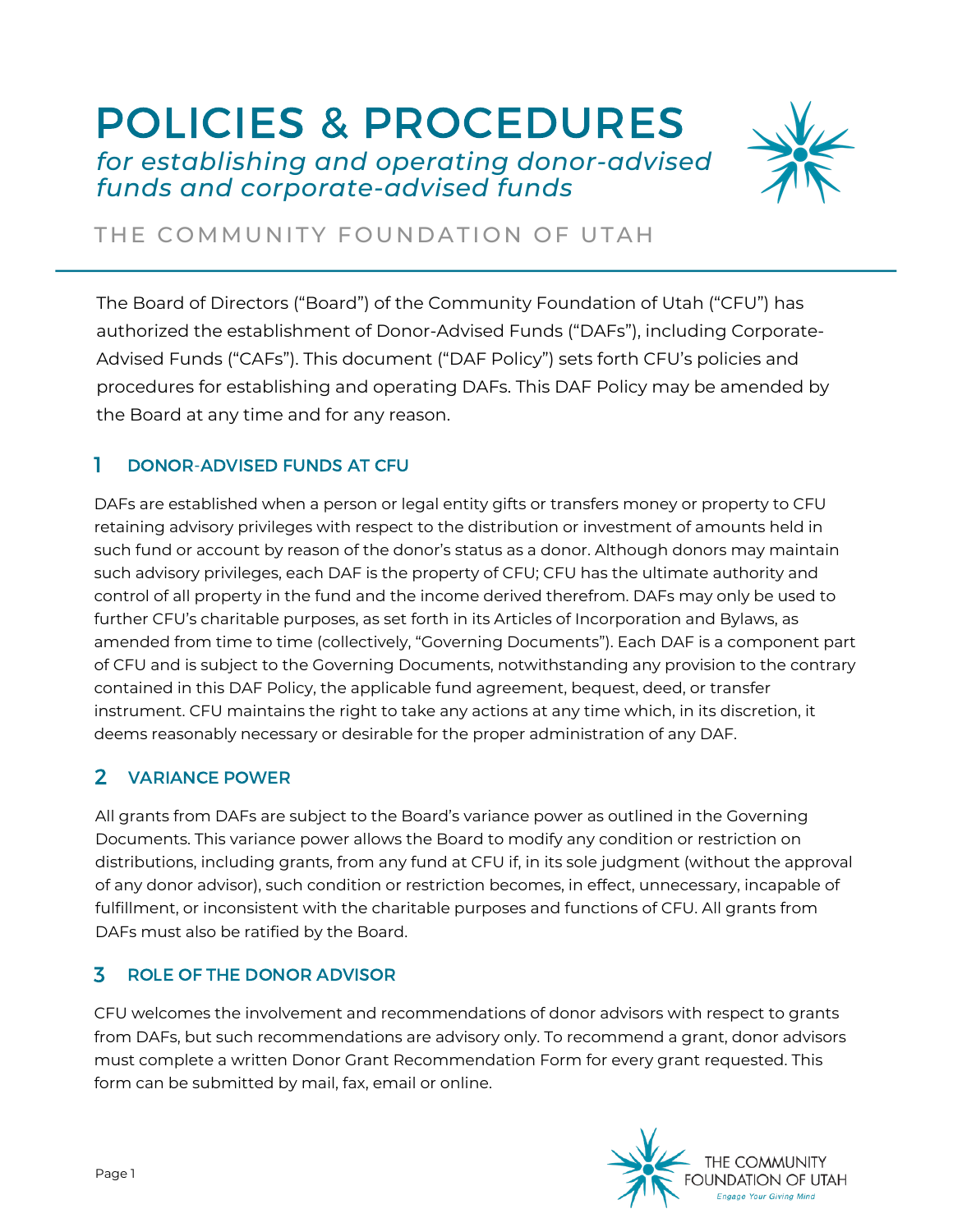#### 4 CFU EVALUATION OF DONOR RECOMMENDATIONS

While CFU's goal is to serve the Utah community by supporting an extremely broad range of charitable work, CFU reserves the right to reject any requested grant or to refuse to support any recommended organization or group if CFU believes doing so would be inconsistent with the law or CFU's purposes, or for any reason at all, in its sole discretion.

Because of the IRS's rules and reporting requirements under the Internal Revenue Code (the "Code") and applicable Treasury Regulations, CFU generally will make grants only to certain types of tax-exempt charitable organizations, including:

- Churches (Code §170(B)(1)(A)(i));
- $\bullet$  Schools (Code §170(B)(1)(A)(ii));
- Hospital or medical research organizations (Code §170(B)(1)(A)(iii));
- Organizations operating for the benefit of a college or university owned by the government (Code §170(B)(1)(A)(iv));
- Government units  $(S170(B)(1)(A)(v))$ ;
- $\bullet$  Organizations receiving substantial support from a government unit (Code §170(B)(1)(A)(vi));
- Other publicly supported organizations (Code §509(a)(2));
- Private operating foundations; and
- Some supporting organizations (Code §509(a)(3)).

Other organizations, including those doing great work in the community, require additional due diligence and reporting requirements, so CFU will only make grants to these types of organizations in special circumstances and subject to certain conditions. These excluded organizations include:

- Private non-operating foundations;
- International charities;
- $\bullet$  Supporting organizations that are not functionally-integrated (Code §509(a)(3));
- Organizations without Code §501(c)(3) exempt status; and
- Organizations who have filed for but not yet received their Code §501(c)(3) exempt status.

#### 5 PROHIBITED GRANTS

CFU will not make the following grants out of DAFs:

- Distributions of less than \$100;
- Distributions inconsistent with CFU's charitable purposes;
- Distributions to reimburse expenses, loans, compensation, grants, or other similar payments to a donor advisor, fund representative, or related party;
- Distributions to individuals or to an entity for the benefit of a specified individual (including but not limited to scholarships for specific students);
- Distributions to directly or indirectly support or oppose candidates for public office or if any portion of the distributions would be considered spent on an attempt to influence legislation or on a purpose other than the exempt charitable purposes listed in Code § 170(c)  $(2)(B)$ ;
- Distributions that violate federal, state or local laws;

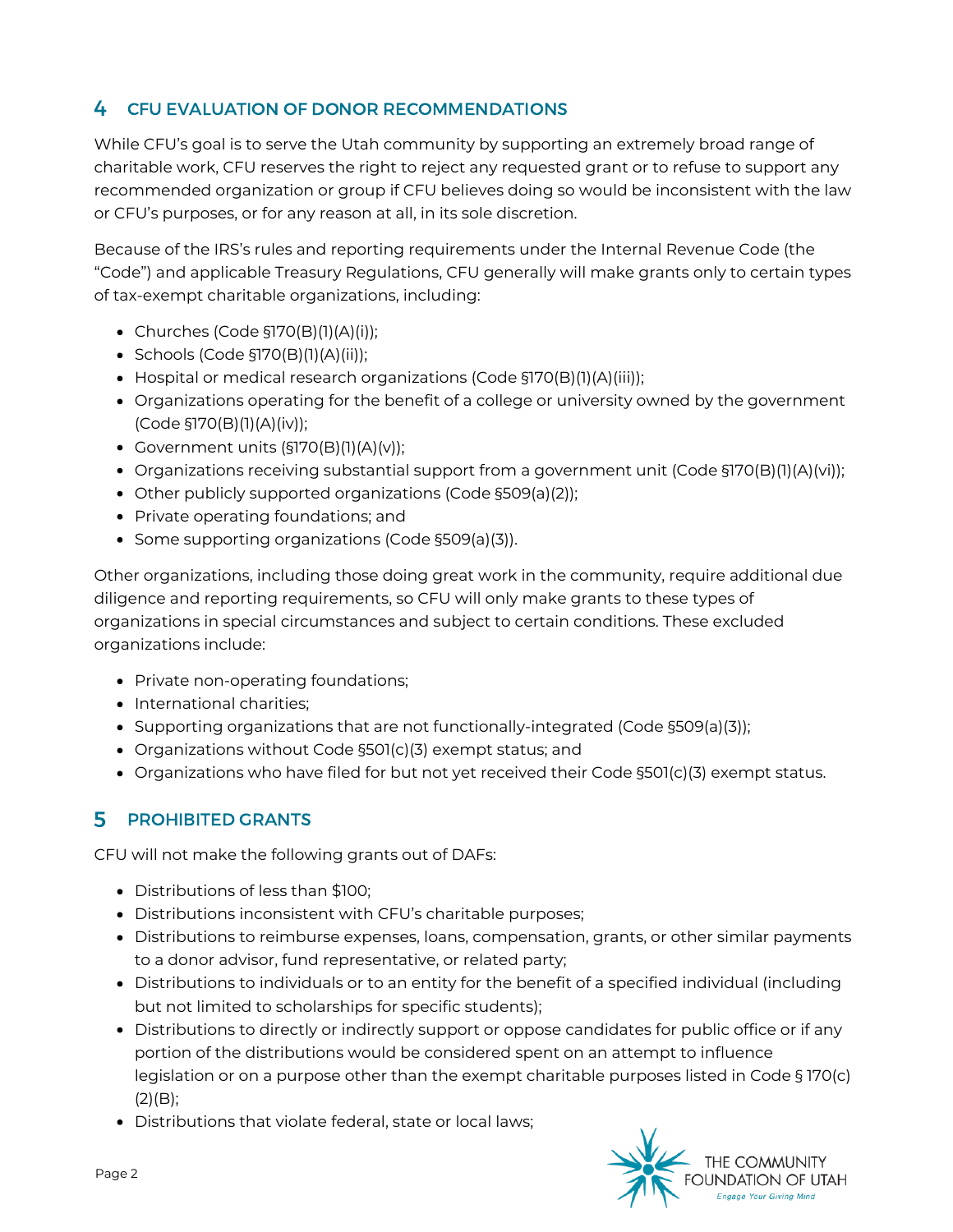- Distributions inconsistent with CFU's charitable purposes; and
- Distributions creating "Prohibited Benefits" to the donor, a donor advisor, for fund representative, or their family members or businesses in which they have substantial interests (35% or more) (or "Disqualified Persons" as defined by applicable tax rules and regulations. Examples of Prohibited Benefits include, but are not limited to, the payment of a donor's binding pledges, event tickets, meals, dues, membership fees, sponsorships, registration fees, discounted merchandise, preferred parking and/or seating, and memberships unless the membership confers nothing of value. Distributions resulting in such benefits are impermissible even if the donor pays separately for the non-tax-exempt portion. Mere public recognition as a donor is not considered an excess benefit.\*

#### **6 PROHIBITION ON EXCESS BUSINESS HOLDINGS**

DAFs may not have "excess business holdings." This means that a DAF, together with any donor advisor, fund representative, Board member or Disqualified Person, as defined by the Internal Revenue Service, (including any family members), may not hold more than twenty percent (20%) interest in a business enterprise.

#### MINIMUM INITIAL GIFT AND MINIMUM BALANCE 7

The minimum amount to establish a DAF or CAF is \$10,000 within a three-year period. Once established, the fund must maintain a \$2,500 minimum balance. If the fund drops below this minimum, CFU may, at its sole discretion, close the fund and transfer the balance to another CFU fund.

### 8 INACTIVE FUNDS

CFU requires that DAFs remain "active." A fund becomes inactive if the following occurs:

- The donor advisor(s) die(s), resign(s), or is/are incapacitated, and no Successor Advisor (see Section 13) has been named;
- All named or subsequently appointed Successor Advisors are unable or unwilling to serve as Successor Advisor; or
- No grant recommendations are made with respect to the fund for a period of two years and, during such period, the donor advisor and Successor Advisor(s) do not respond to CFU's attempts to contact them.

If a DAF becomes inactive, CFU may terminate the applicable fund agreement and initiate distributions in accordance with terms of the applicable DAF agreement. In the absence of a distribution provision, CFU may transfer fund assets to another CFU fund, in CFU's sole discretion.

*\* Under applicable rules and regulations, any Disqualified Person (including the donor advisor) who* receives an excess benefit is personally subject to an excise tax equal to 25% of the value of the excess benefit. The IRS may impose an additional tax in the amount of 200% of the excess benefit involved if the *initial tax was imposed, and the Disqualified Person did not make correction within the taxable period.*

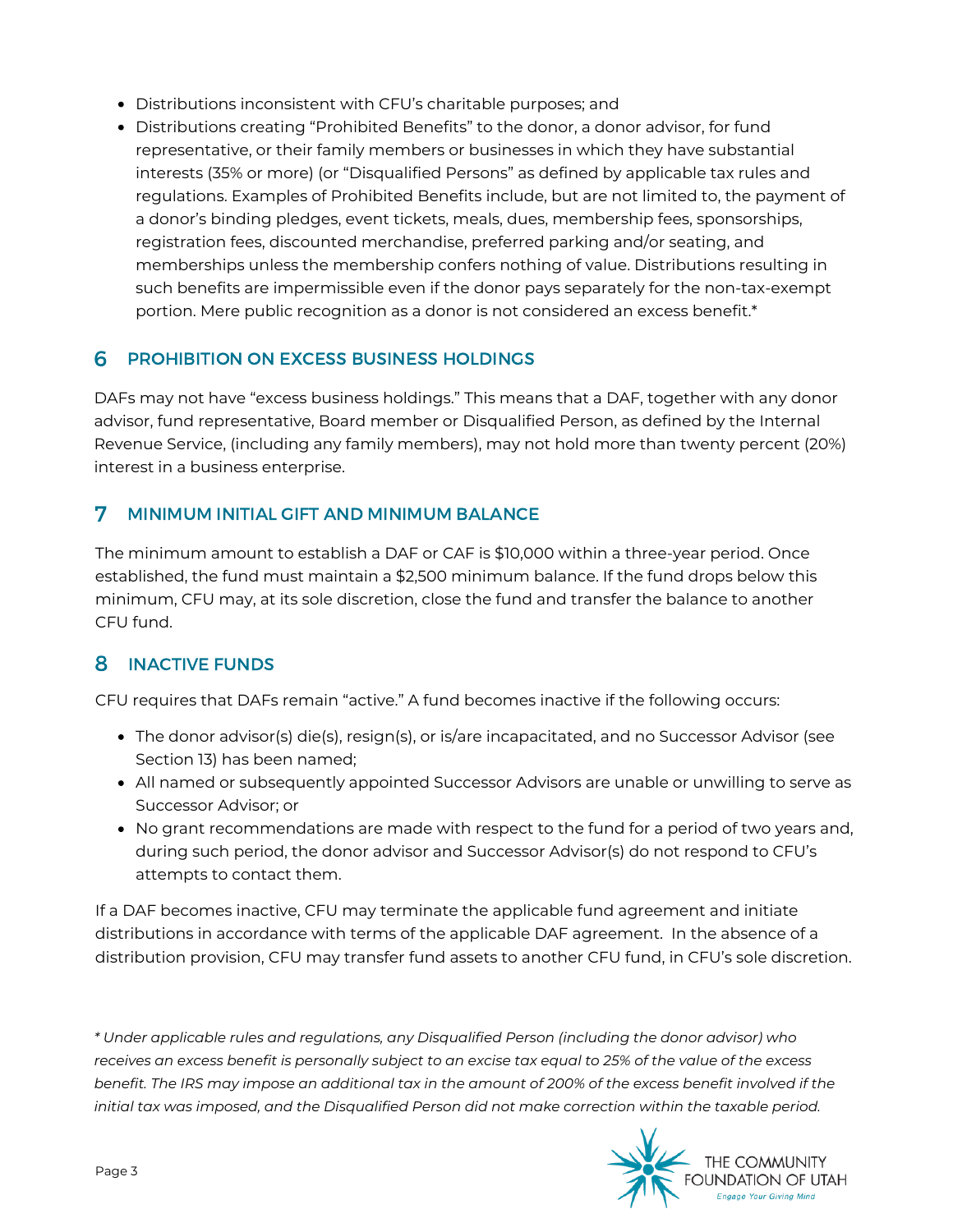#### ADMINISTRATIVE FEES AND DIRECT COSTS 9

As a non-profit, CFU depends on donations to cover its operating costs and to support its important community initiatives. However, donations do not come close to covering CFU's actual costs. Accordingly, CFU currently charges an administrative contribution on all its funds to help CFU defray its costs and to make sure CFU can continue supporting the community. CFU maintains a contribution schedule that it may change, amend or revoke at any time.

Further, CFU charges the direct costs incurred by a DAF, including but not limited to taxes, investment charges, due diligence costs, legal fees (including but not limited to any legal fees incurred as result of legal challenges to the DAF or CAF agreement by the donor or a donor advisor or to CFU's administration and any legal inquiries relating to grants or investments, such as mission-related investments, etc.).

CFU will automatically deduct any and all administrative fees and costs of a DAF from the DAF without providing prior notice to the donor advisor.

#### 10 INVESTMENT OF ASSETS

CFU has the responsibility and authority for the investment of the assets of each DAF. The funds will be invested according to CFU's Investment Policy Statement ("Investment Policy") and the advice and counsel of the Finance & Compliance Committee ("Committee"). Management of a DAF by an outside professional advisor will be considered on a case by case basis, and any decision to use an outside professional advisor may be revoked at any time at the sole discretion of CFU. If a donor advisor does not select an investment option, the fund will be placed in the Mid-Term pool. The donor advisor may advise CFU in writing to change investment allocations once annually or upon a significant change in grant goals.

### 11 ENDOWED DAF

Endowed gifts will be considered unrestricted unless expressly stated otherwise in the applicable fund agreement, meaning CFU may invade the principle if deemed necessary by the Committee and CFU's Board. All funds are distributed according to the terms of the Investment Policy, including the Spending Policy.

### 12 ADVISORS

The person(s) identified in a DAF agreement as the donor advisor(s) and those designated by the donor advisor as Additional Advisor(s) or Successor Advisor(s) will have advisory privileges with respect to the distribution or investment of amounts held in the DAF. The original donor advisor may revoke existing Additional Advisors or Successor Advisors and/or appoint new Additional Advisors or Successor Advisors at any time upon written notice to CFU.

An Additional Advisor and a Successor Advisor has the same right to make non-binding recommendations with respect to grants and investments as the original donor advisor. An Additional Advisor retains such rights only while the donor advisor continues to have his/her

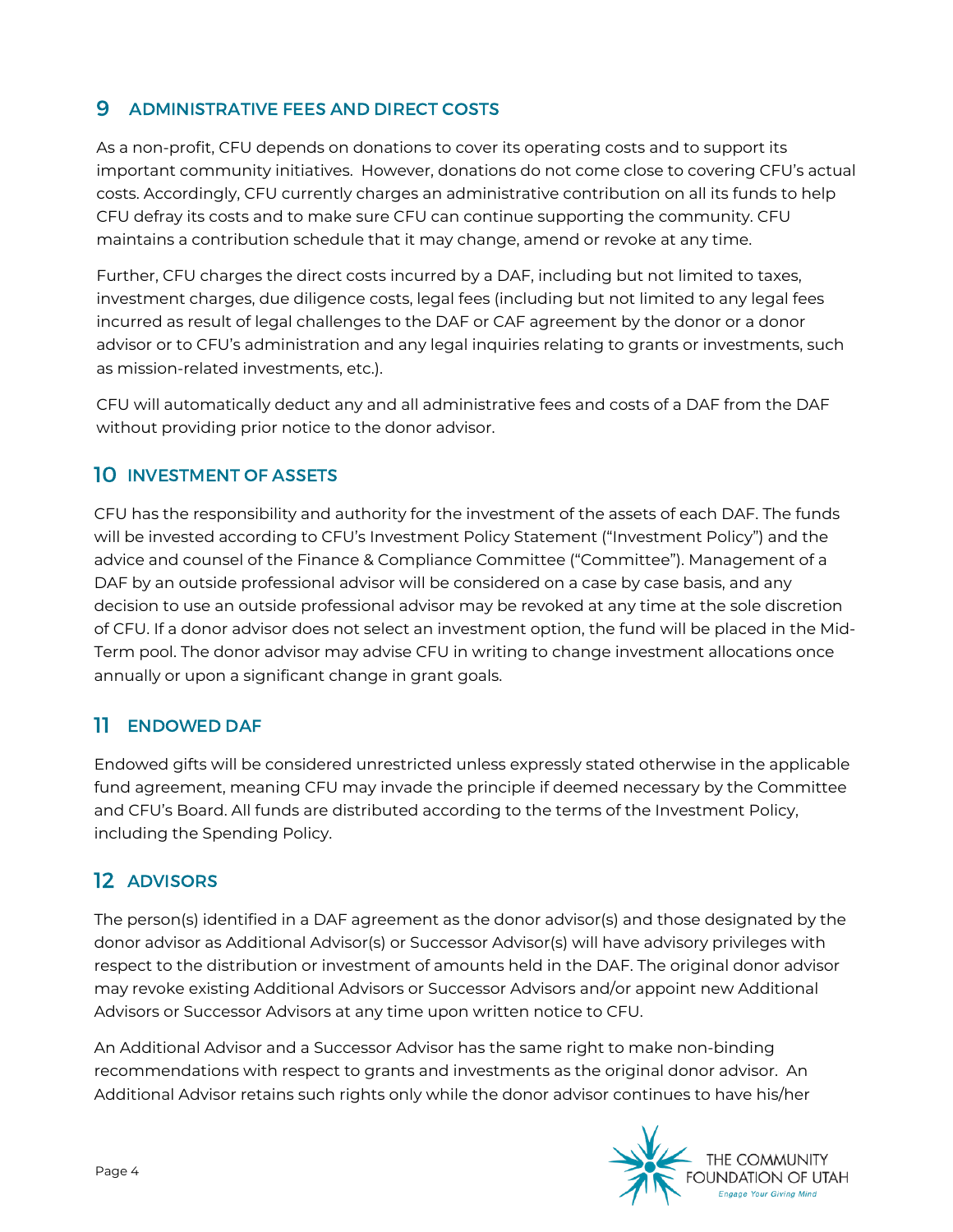advisory powers and has not revoked the Additional Advisor's status. A Successor Advisor obtains advisory privileges only upon the termination of the predecessor advisor's rights.

Unless expressly stated otherwise in the applicable donor-advised fund agreement, Additional Advisors or Successor Advisors may not appoint additional or replacement Additional Advisors or Successor Advisors. Each Additional and Successor Advisor's rights are contingent upon the Successor Advisor first agreeing in writing to abide by the terms of the applicable fund agreement and this DAF Policy.

In the case of CAFs, the entity establishing the fund (the "Company") (acting through its CEO or other duly authorized representative as per the applicable fund agreement) may designate one or more other individuals as authorized to make recommendations on its behalf, including a primary contact who will receive communications from CFU. The Company may also specify a corporate Successor Advisor. All designations must be in writing.

A donor advisor's, Additional Advisor's or Successor Advisor's relationship with the fund shall terminate upon death, incompetence, incapacitation, inactivity, voluntary relinquishment, revocation, or any other similar concluding event. CFU may also unilaterally terminate any Advisor(s)' rights at any time and for any reason. For example, CFU may terminate advisory privileges of anyone who repeatedly or flagrantly abuses such privileges by making misrepresentations to CFU, intentionally advising grants in violation of this DAF Policy or the applicable fund agreement, subjecting CFU staff to derogatory or abusive treatment, being convicted of a crime of moral turpitude, or otherwise acting in a manner that could cause the continuation of advisory privileges to result in significant harm to CFU's reputation or tax status. Similarly, in cases of divorce or unresolved conflict, CFU may divide a fund with two or more current donor advisors or Successor Advisors into separate funds, each advised by one of the advisors in conflict. Unless the applicable fund agreement provides otherwise, CFU shall divide the assets in the fund equally.

The policies and procedures in this Section may be varied only by specific provision in the applicable fund agreement.

### 13 AMENDMENTS

CFU may amend or revoke this DAF Policy at any time and for any reason. CFU will provide written notice to the donor advisor. Email qualifies as written notice under this Section.